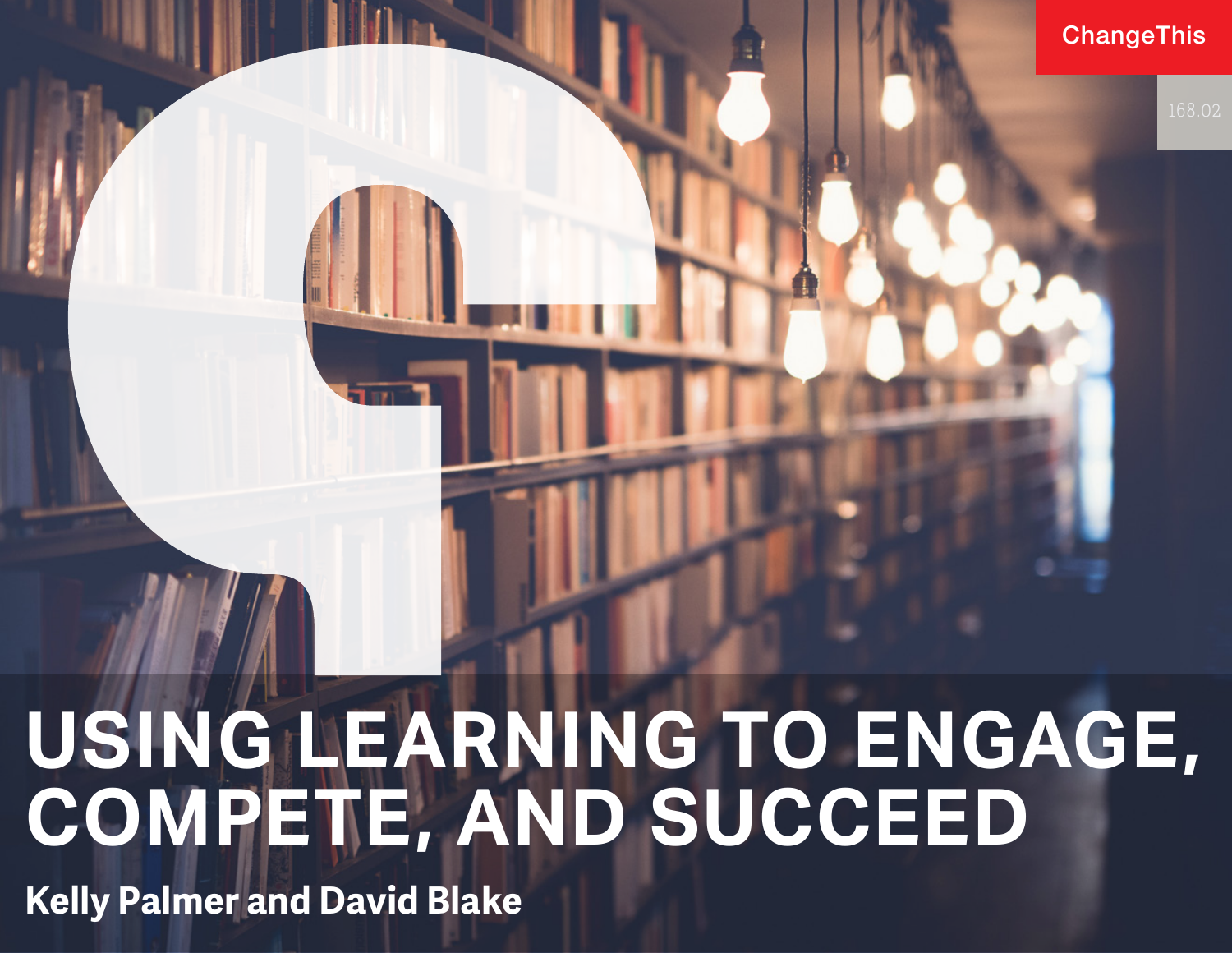## **The world of work is going through a large-scale transition — much like the transition we went through from the agricultural economy to the Industrial Revolution.**

We are now in the age of digitization, automation, and acceleration—an age in which critical skills and expertise will be an imperative for us to succeed in the economy.

Because historically we've only experiences these kinds of workforce transitions over decades, if not centuries, we are in uncharted territory, especially in terms of how quickly things are changing: "There are few precedents in which societies have successfully retrained such large numbers of workers."

#### **The Workforce Is Not Prepared**

The quote above comes from a 2018 McKinsey Global Institute report, which makes abundantly clear that the workforce is not prepared for the disruption that's upon us: "Sixty-two percent of executives believe they will need to retrain or replace more than a quarter of their workforce between now and 2023 due to advancing automation and digitization." Research also shows that both companies and graduating students are feeling the pain: 82 percent of employers say it's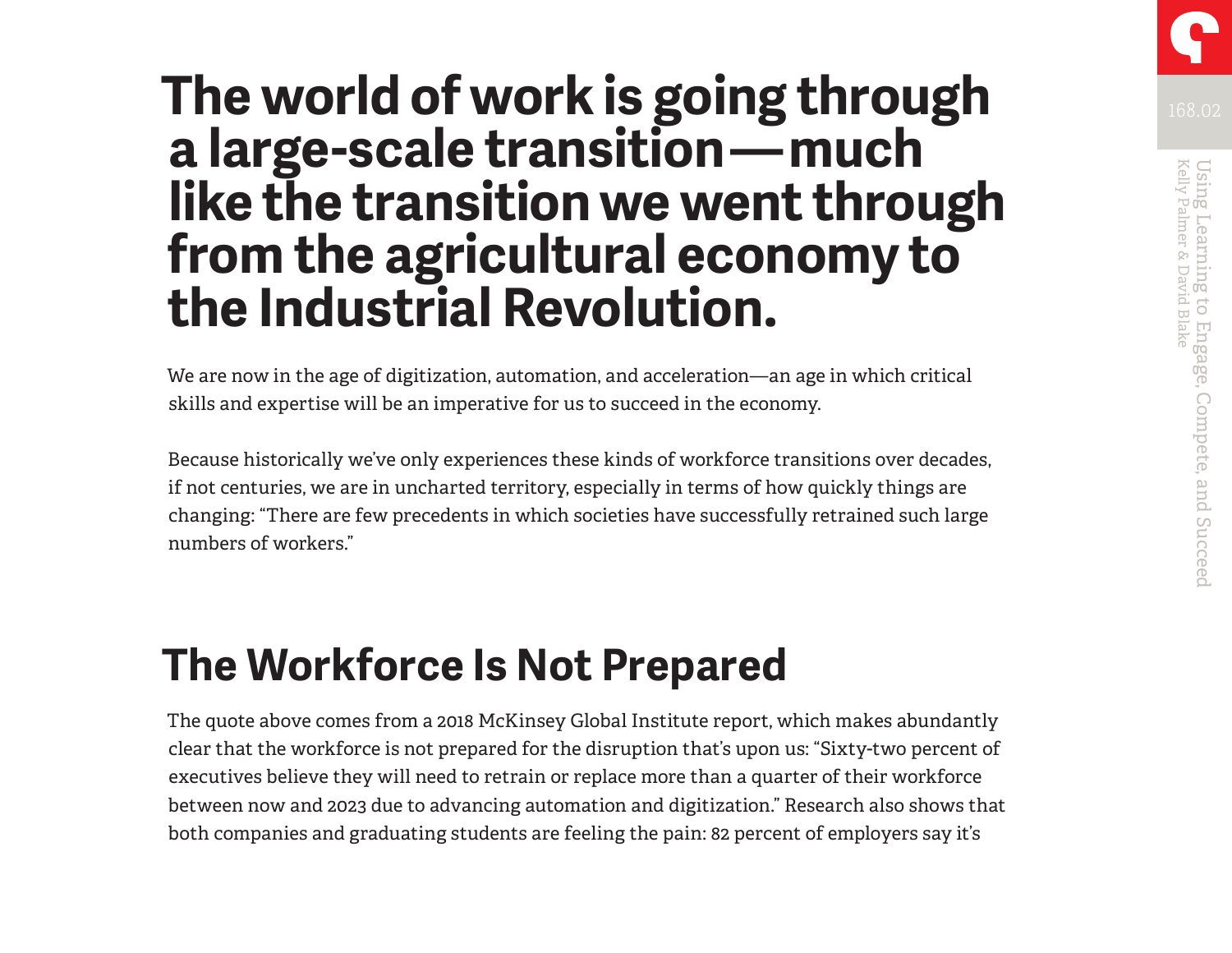difficult to fill positions, while 83 percent of students have no job lined up after graduation, and 62 percent of students report that the job search is "frustrating" or "very frustrating." Even more troubling, leaders sometimes find after hiring new grads that they are wholly unprepared to succeed at their jobs or to navigate the real world of work. Universities are not preparing graduates for the real world of work, and companies perpetuate the skills gap by following outdated hiring methods that focus on pedigree—GPA, degrees, etc.—rather than hiring for the skills that will help them and their employees succeed as the future of work changes.

If you aren't ready and willing to learn every day and keep up with a rapidly changing world, you can't and won't stay competitive. Gone are the days when you could graduate with a four-year degree and feel secure that you had learned everything you needed to know to stay relevant for your entire career.

If you aren't ready and willing to learn every day and keep up with a rapidly changing world, you can't and won't stay competitive.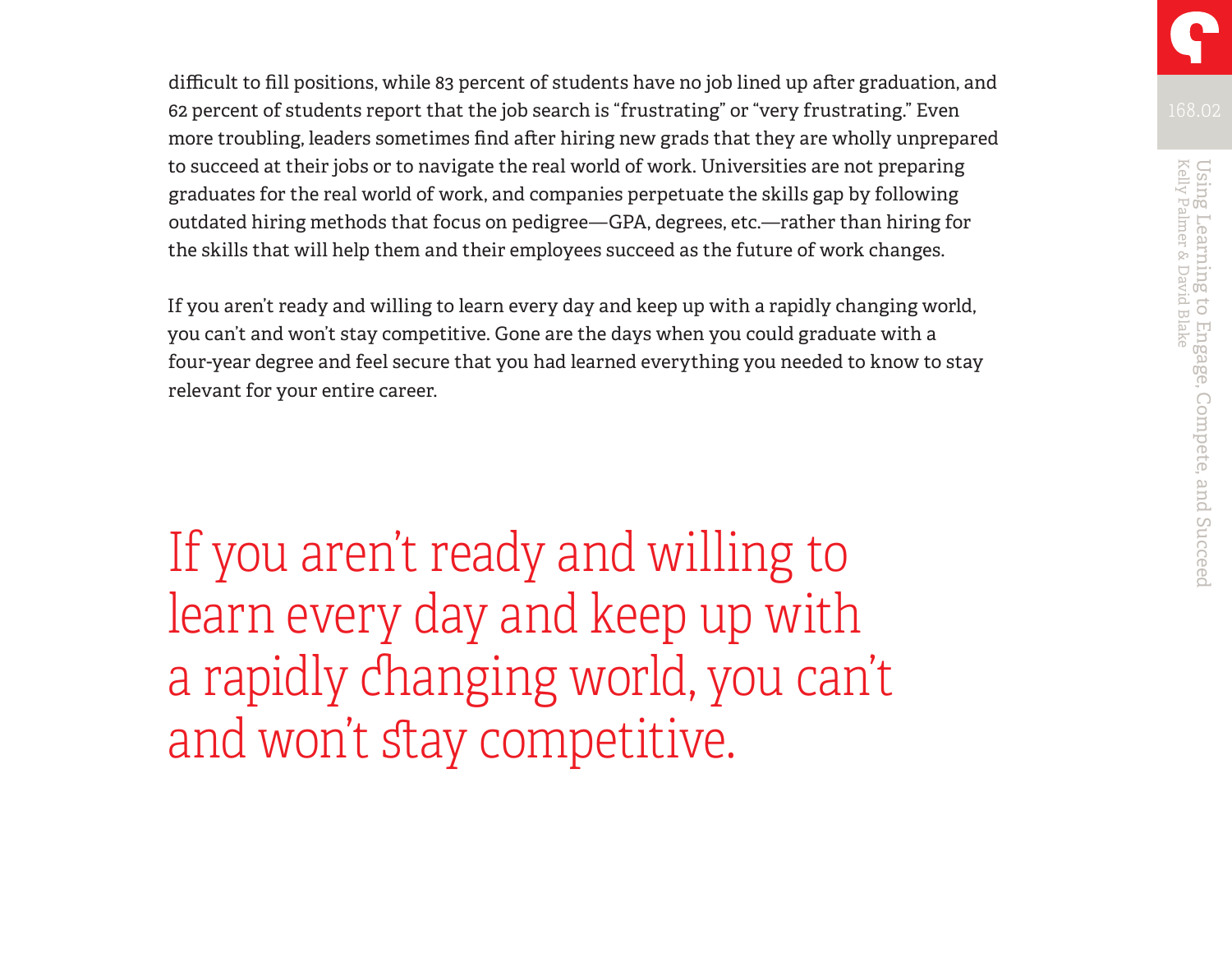### **The Expert Revolution**

Old methods of corporate learning are not going to be effective strategies for building skills for the future. People developing new skills and building expertise are often self-directed. This means employees are learning everywhere all the time, but companies are not recognizing what people are learning, what skills they are building, and how they are working to prepare for their future careers. People are doing this for survival. They want to stay relevant in the workforce.

People are often experts at all kinds of things that don't relate to their day job—but organizations aren't tapping into them. We are not just talking about the data scientist, blockchain guru, or AI engineer. We are talking about the woman in the engineering department who is an expert at drafting complex project plans and keeping people working on those projects on schedule. Or the administrative assistant who is an expert at getting urgent purchase orders through the system quickly. Or the highly regarded software engineer who is a JavaScript expert, frequently sought out by other engineers for her advice. Or the sales guy who knows how to tell the most compelling product story and give a killer demo. Or the person who knows PowerPoint inside out, and is the first person everyone goes to when they get stuck creating a presentation.

These experts are some of the 80 percent of employees who are not targeted for management or leadership development, who have had to figure out on their own how to develop their expertise and build their skills and knowledge. Driven by passion or curiosity about a specific skill or special interest, they identified what they didn't know and what was new out there. They closed their own skills gap by consuming learning in whatever form they could get their hands on—video, blog, online course, in-person course, book—and applying what they learned on the job until they mastered it. They may have been fortunate enough to have a mentor or a boss who guided their learning journey, but frequently that's not the case.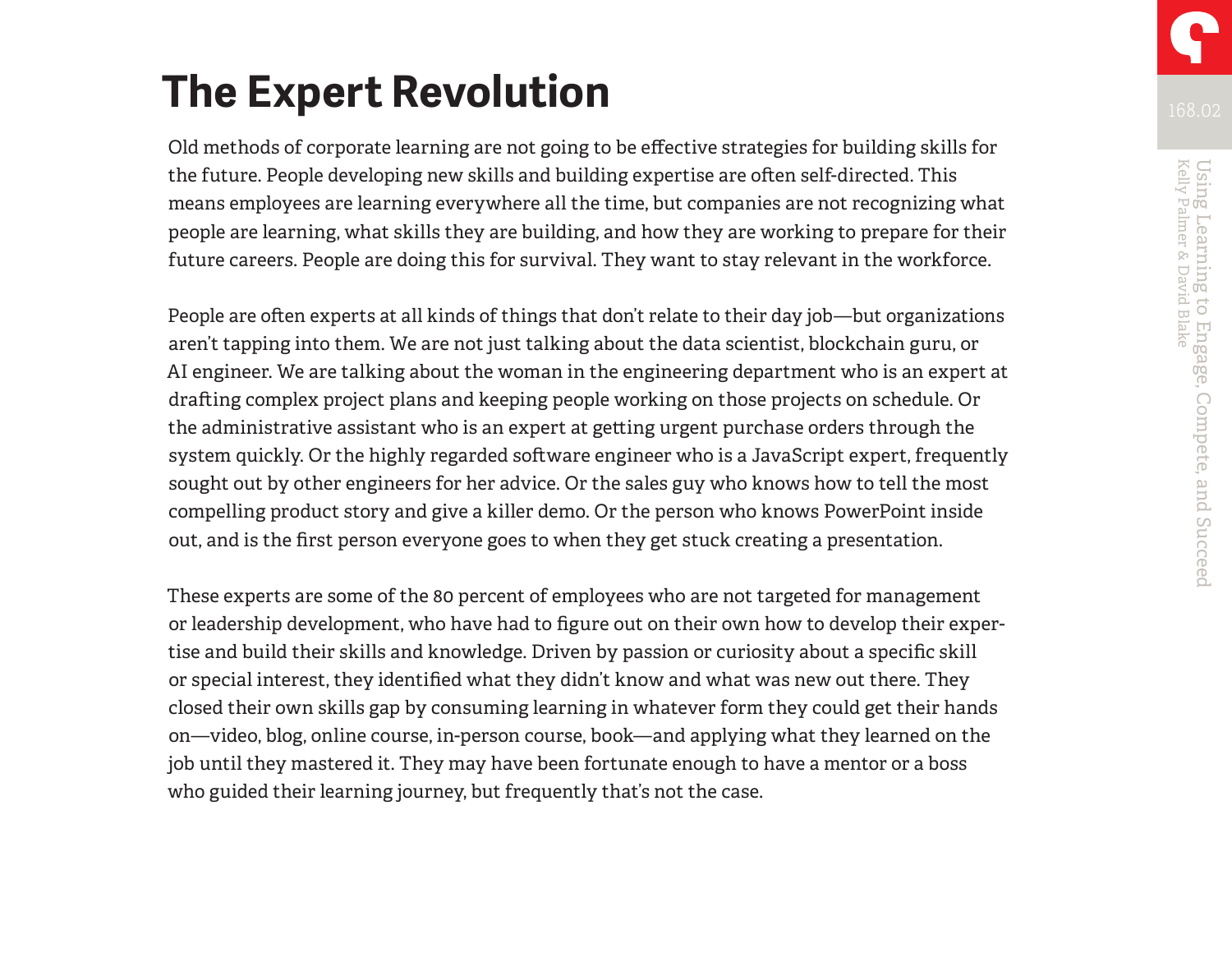No doubt, these self-driven experts who can learn quickly are crucial to a company's success, and organizations need to nurture their ability to build new skills continuously. But to stay genuinely competitive—to grow your talent base—you need to focus on developing new experts, on helping everyone on your team close their personal skills gaps and master specialized capabilities. And the way to do that is by encouraging them to "own" their professional development every day. Rather than dictating from above which skills every employee should learn and how they should learn them, the most effective leaders inspire employees to personalize what and how they learn. Humans are wonderfully complex, uniquely autonomous, and ultimately unpredictable. We should celebrate and respect that. And yet, we often try to make everyone the same. Learning is complicated and messy. It's not enough to offer support to your employees on their learning journey; you also have to create the right environment for employees to take ownership of what and how they learn.

#### **Learning and Mindset as a Competitive Advantage**

Companies that understand the power of the growth mindset have a true advantage, not only because they help their employees realize that they should be learning throughout their entire careers, but also because leaders who embrace the growth mindset tend to be more introspective about their own learning and leadership. Satya Nadella took over as CEO of Microsoft in 2014 and was inspired by the concepts of Carol Dweck, whose seminal book *Mindset* introduced the distinction between a growth and fixed mindset. Nadella understands that a learning culture can be a huge competitive advantage: "Culture is something that needs to adapt and change," he once said in an interview, "and you've got to be able to have a learning culture." Nadella embraced Dweck's concepts in *Mindset* and reiterated one of the most important concepts to his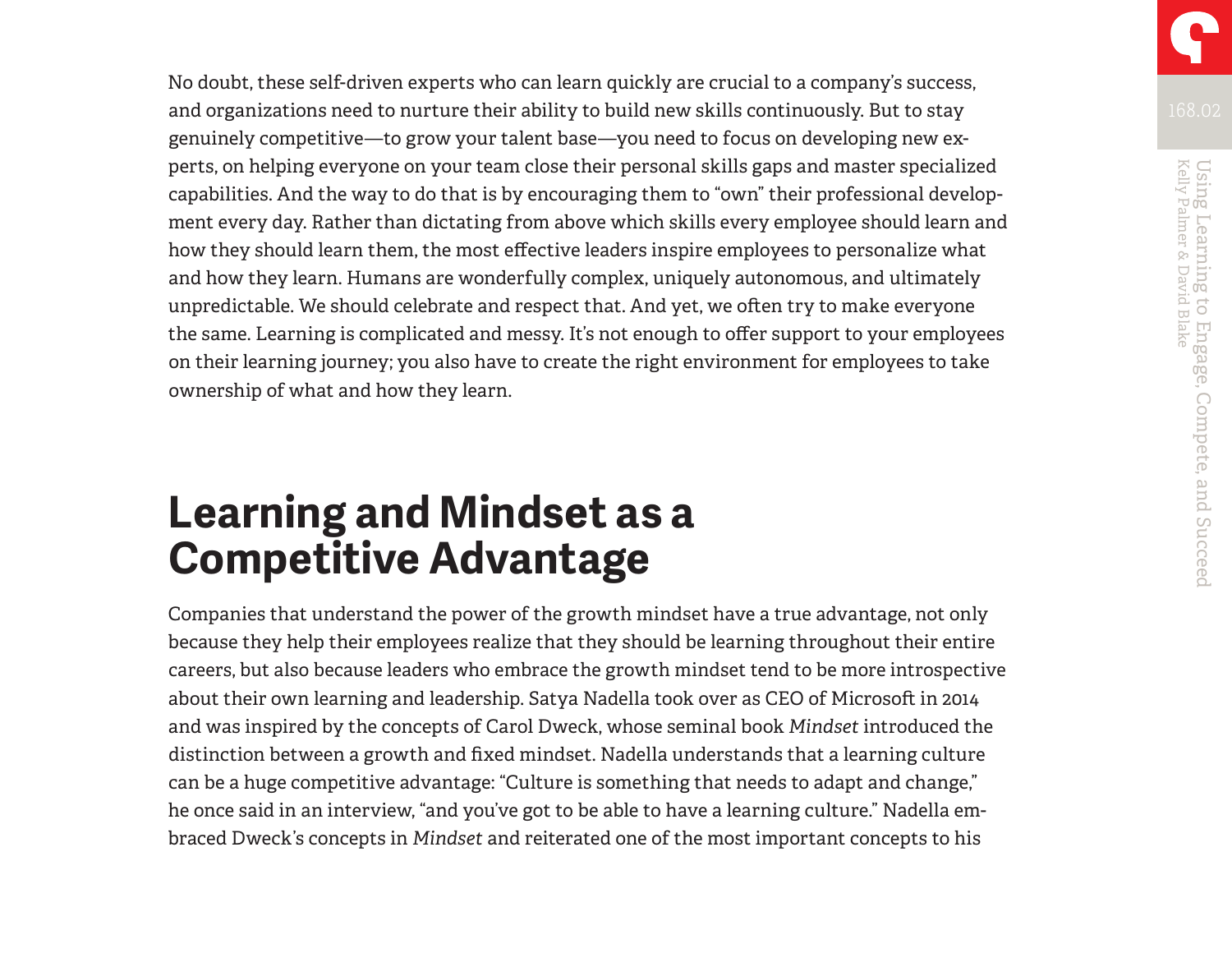employees: "If you take two people, one of them is a learn-it-all and the other one is a know-it-all, the learn-it-all will always trump the know-it-all in the long run, even if they start with less innate capability." Asking for feedback is not that common for CEOs, and can be uncomfortable for leaders who sometimes feel that they need to lead as a "know-it-all." But Nadella embraces feedback and the growth mindset.

Another interesting point Nadella makes is that the employees who are the smartest now may not be the smartest in the long term, depending on their mindset, something that companies should take into account during the hiring process. During the interview process you can identify which people are lifelong learners with the growth mindset. For example, when you ask lifelong learners what they learned the previous year, they tend to respond straight away. When interviewees struggle to answer the question, it reveals that they are not intentionally lifelong learners. People who value learning and can demonstrate learning agility in the workplace are valuable now and will continue to be in demand in the future. And yet, a growth mindset is not the only attribute employees need in today's workforce. As recent research shows, a steady dose of grit goes a long way to optimizing the learning process.

To stay genuinely competitive —to grow your talent base—you need to focus on developing new experts, on helping everyone on your team close their personal skills gaps and master specialized capabilities.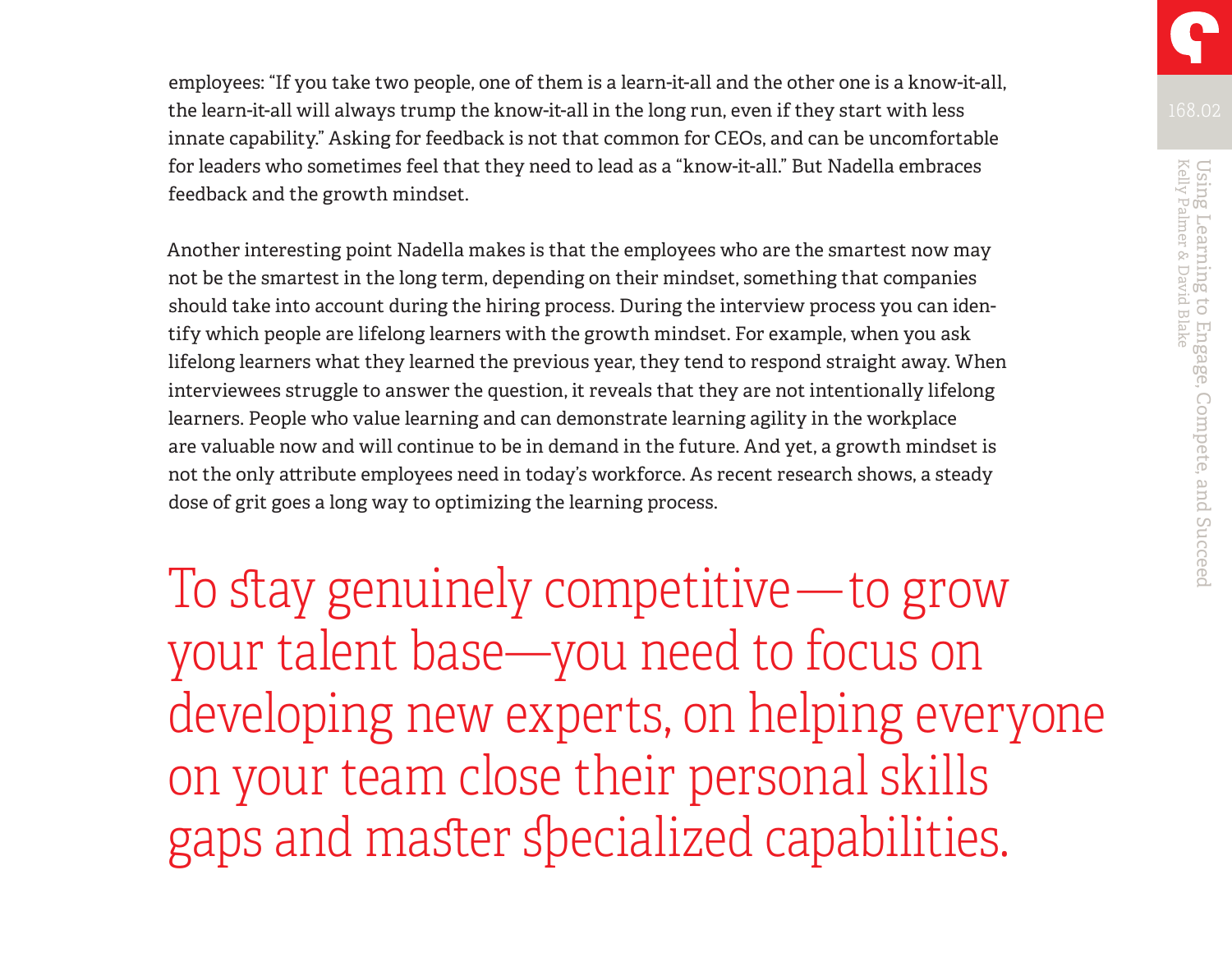### **How Organizations Can Help Lead the Way**

Those who embrace the urgency of reskilling and upskilling their workforce of tomorrow today, will succeed in differentiating themselves and their employees to remain relevant as the future of work changes. There are seven guiding principles organizations can follow to help employees build the skills that are so critical to their success of now and in the future.

**Make learning a competitive advantage:** Companies that build a culture where learning is part of the overall strategy—and something that people love and want to do—will have a clear advantage.

**Embrace personalized learning:** Technology enables personalized learning, a key factor in helping people integrate learning with their own work.

**Combat content overload:** Curate the abundance of learning resources available to help employees learn what they need, when they need it.

**Understand the power of peers:** Implement strategies to learn from each other and tap into the knowledge and experience of those around you.

**Succeed with the right technology:** Determine which new innovative approaches to learning are right, and create learning ecosystems to help employees succeed.

**Analyze your employees' skills with data and insights:** Use data to get a better understanding of what skills people have, what they need, how to close the gap and find the next internal opportunity.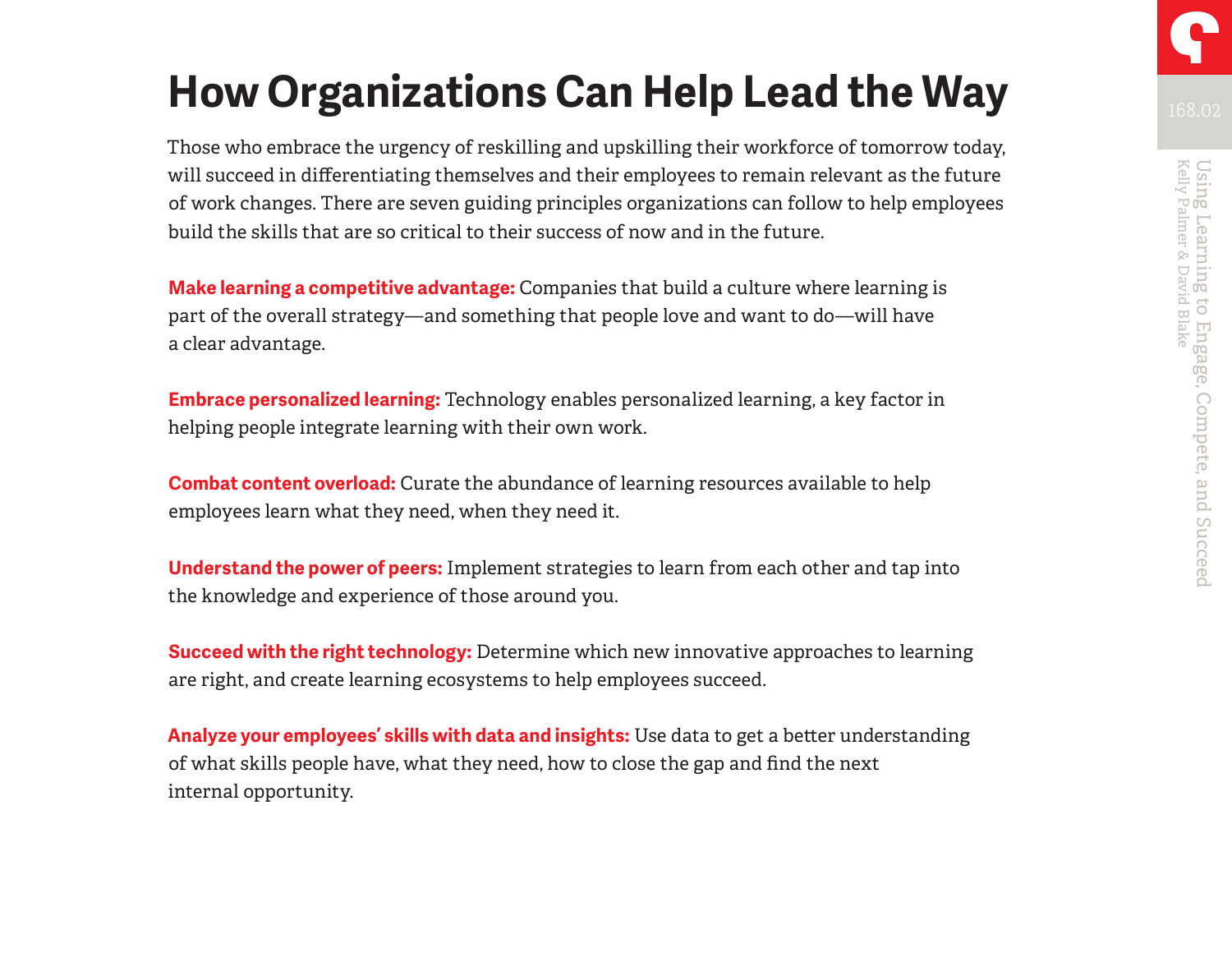**Make skills and expertise count:** Use the Skills Quotient, or SQ, to measure and understand what skills your employees have and what skills they need and apply it to recruiting, mentoring, and promotions.

It's hard to predict where the world will go next. Because of that, we have to think less about the traditional view of careers as job roles and job descriptions and more about the skills people will need to solve the world's most pressing problems. This is why learning and continuously building skills are so important. It's why employees need to be agile learners to keep up with, and be prepared for, what's new and how technology is advancing in the world. Skills are currency in the expertise economy, and the most successful companies are already thinking about this and putting strategies in place—these will be the companies that will thrive in an uncertain future.

### **Reskill and Upskill 25% of your Workforce**

What can you do today to really help your employees succeed in their careers and help your company adapt to the constant changes? First, every CEO and business leader needs to realize that they are going to have to reskill, cross-skill, and upskill up to 25% of their workforce in the next five years. With this in mind, you can start to get your workforce ready by creating a skills strategy as part of your business strategy. Identify the top three skills most critical to your company across all functions. For example, say you are a consulting company and more and more of your clients are demanding services in data analytics, but you don't have enough employees with these skills. You could identify data analytics, data mining/machine learning, and data visualization as the top three skills you need to have your employees build.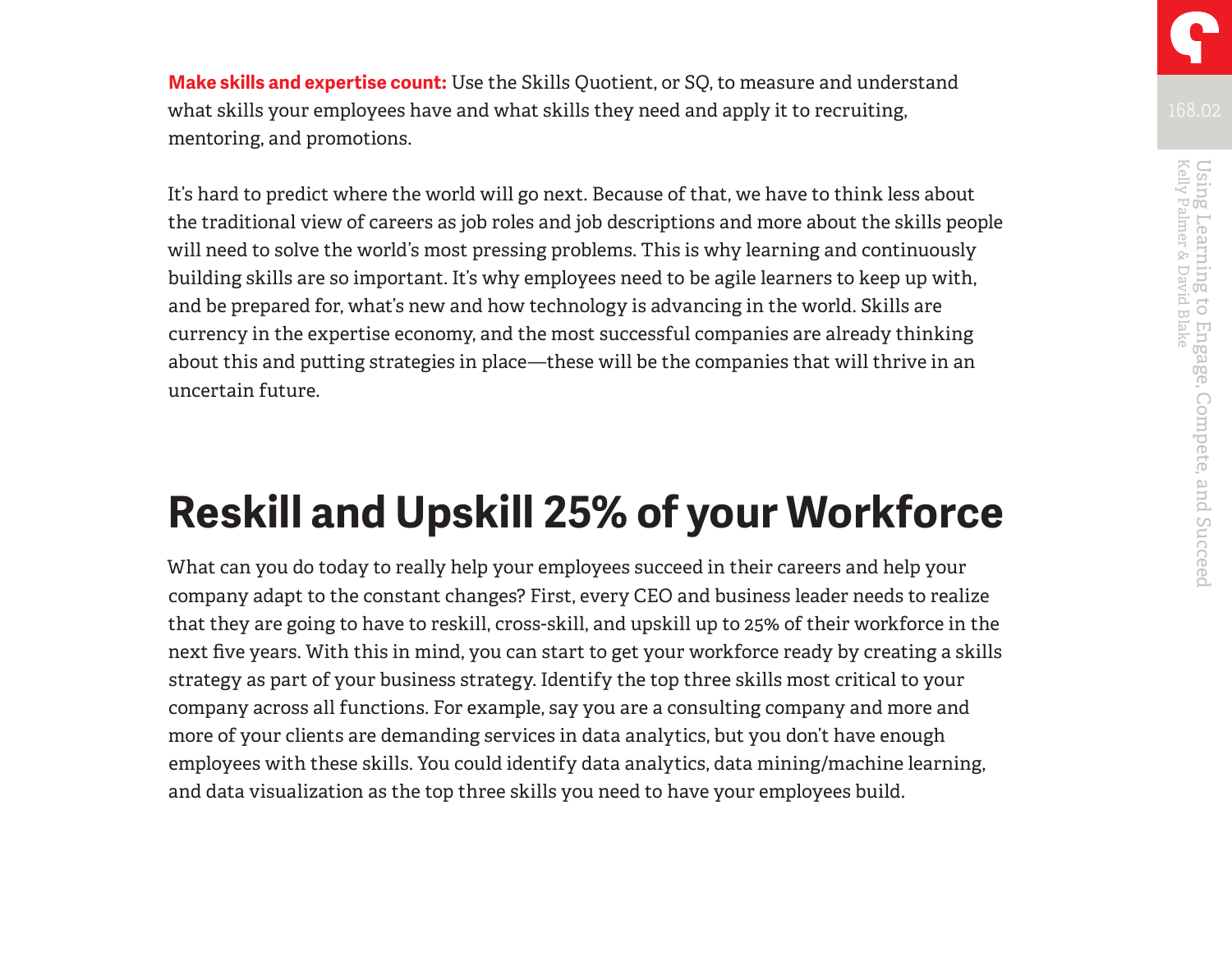## **Take a Skills Inventory**

Next, take an inventory of how many people in your company already have these skills and how many people will need to have these skills in the next three to five years. Then get your employees to go with you on this journey of transformation, excited that you want to take them along with you, exited that you want to help them acquire new skills and develop personally. Emphasize how investing in their skills is not only helping the company, but also helping employees succeed for their future careers as well.

Then identify the top three skills in each of the organizations in your company. For example, in Marketing, the top three skills may be social media marketing, storytelling, and analytics. In engineering it may be python, SQL, and empathy. The reason to do this is not to dictate what skills every employee needs in a command and control fashion, but rather to help guide employees to think about what skills are going to be most in demand in the company, and in the careers. You want there to be synergy between what the company needs and what the employees want for their careers. That's the sweet spot.

We have to think less about the traditional view of careers as job roles and job descriptions and more about the skills people will need to solve the world's most pressing problems.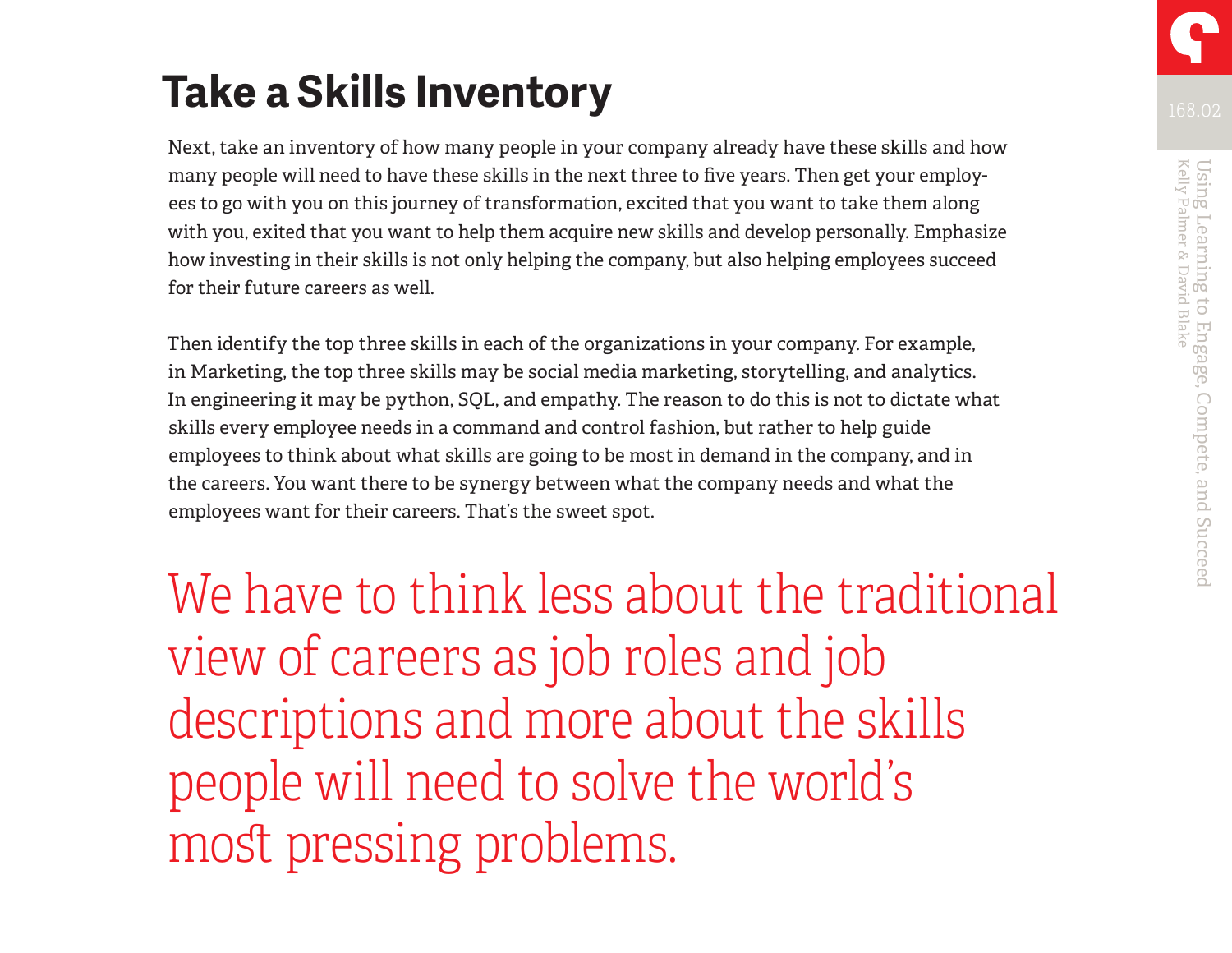## **Personalize Skill Plans**

After identifying these top skills in your company and in your organizations, let your employees create personalized skill plans. To do this, first employees need to ask themselves what they want to do with their careers. Are they trying to get better at the job they already have? Are they trying to move into a different field or move to a different project that requires new skills? Do they want to move into management, and if so, do they have the skills required to be successful? How often are these questions asked in your company? More often, companies decide that employees should just build skills the company needs, not what the employees may want. If employees already have the most needed skills, they will choose other skills to build to keep their careers moving forward. If your employees are building skills for the future, it will be good for the company's future, too.

### **The Skills Quotient**

Creating a skills strategy, taking a skills inventory, and getting the workforce ready for the future is imperative. Yet, we lack a common language to talk about skills. The Skills Quotient or SQ can be used to measure continuous learning and skills development. If you look at the Net Promoter Score or NPS as an analog, it reveals the power of creating a common framework. Net Promoter Score is a simple framework that enables companies to measure and benchmark their customers' experiences in a standardized way. Prior to NPS, companies were all measuring customer satisfaction in a jumble of qualitative and quantitative measures. There was no consistency, and no framework. That meant companies couldn't compare or benchmark. By introducing a common framework, the practitioners of client satisfaction all of a sudden had a universal way to measure and answer for their work. It spanned products and product categories.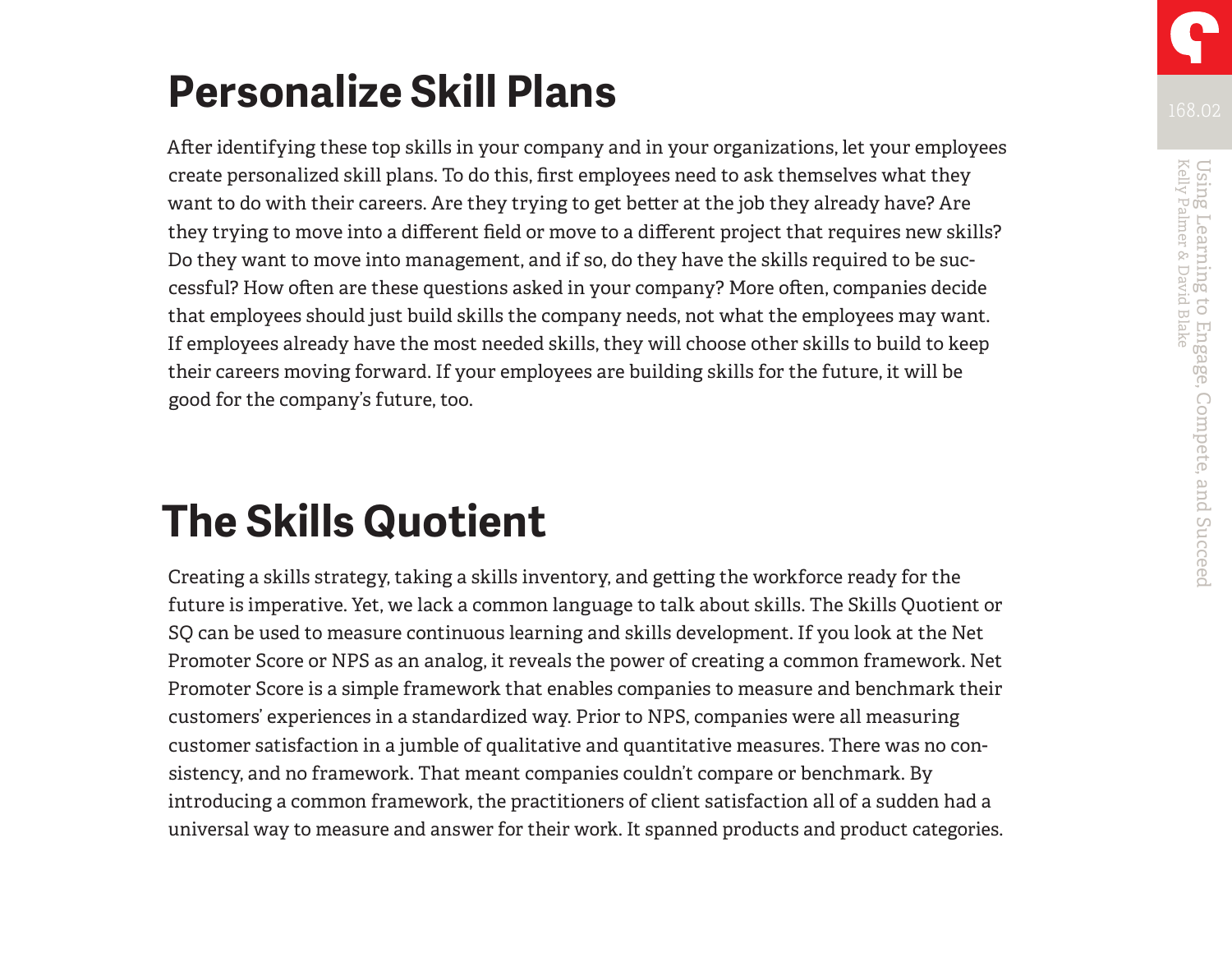It was common between companies and across industry verticals. They could benchmark across time and between companies. It elevated their craft to the C-Suite, where they were able to bring codified answers and track progress with accountability. Today, every CEO knows what the NPS is for their company.

But there isn't a CEO in the world today who can answer in a codified way for the skills of their organization or what skills they need. Just as NPS changed that for customer satisfaction, we have long needed that solution for skills. That is what Skills Quotient (SQ) does. It introduces a common framework that every company can use to measure the skills required against the skills needed, for individuals, teams, and even the entire company. It elevates the practice of talent and skills measurement, from the middle of the organization to the C-Suite, giving every CEO a way to answer for the skills of their organization and a way to track progress with accountability. The SQ reflects the skill level and skill gap any person, team, or organization has. It is a straightforward and non-proprietary approach to giving everyone a common framework with which to approach skills and will do for talent, HR & L&D what the NPS did for customer satisfaction.

Today, there are more tools, content, and technologies than ever before to help your employees become the experts you need. Above all, success requires that you adopt a new mindset when it comes to skilling your talent. It demands that you start thinking of your employees as complex, unique individuals who should be in control of their own learning and careers. **Finally, it dares you to let go of outdated and traditional ways of closing the skills gap in your workplace and to embrace the new challenges ahead in the expertise economy.**